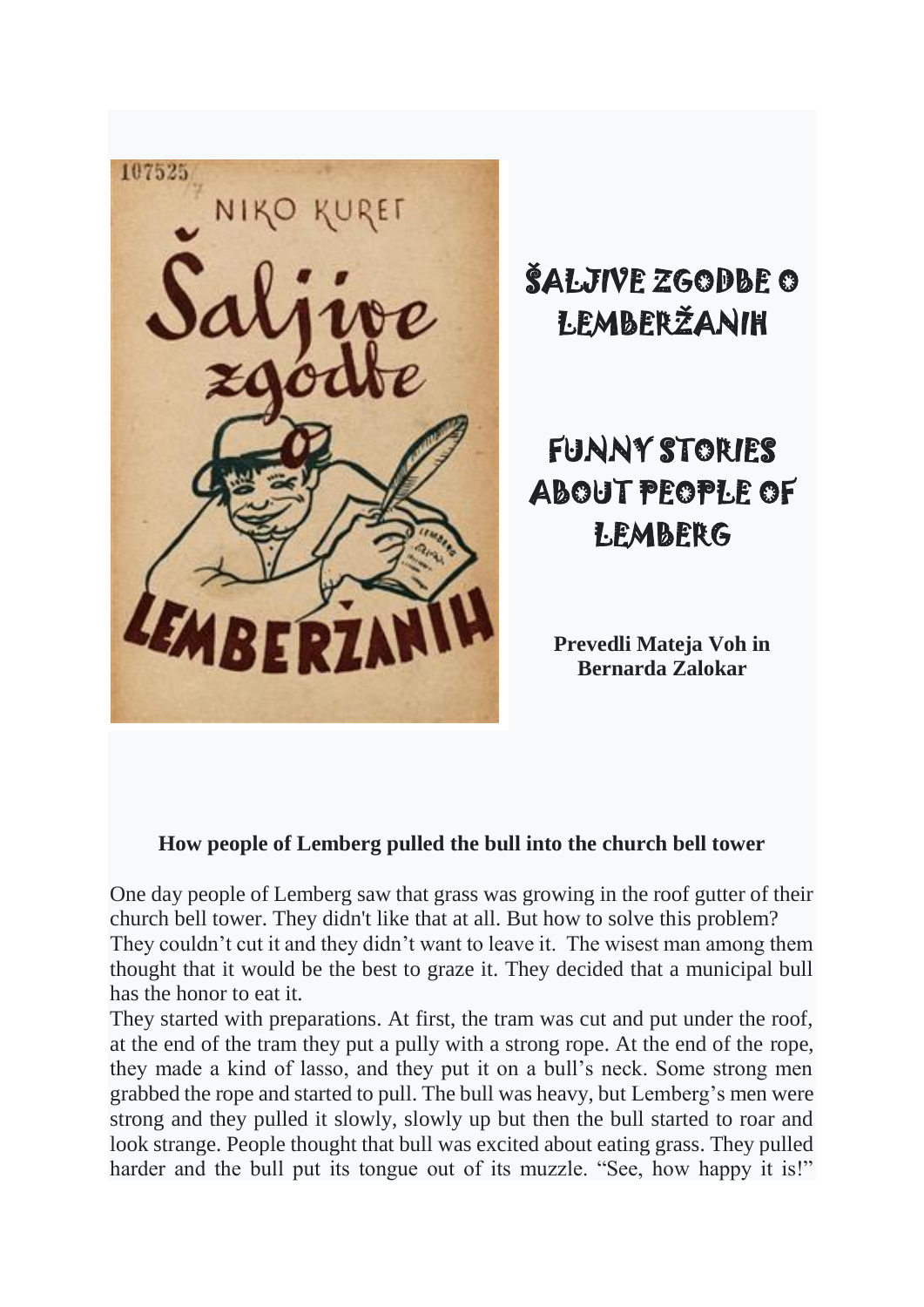screamed again. But the bull suddenly didn't move at all. Then one of the men climbed up the church tower to see why the bull didn't move and even didn't want to eat the grass. He poked it with a stick but the bull didn't move a bit.

The men lowered the bull down and then they realized that they hanged the bull. From that time on, they left the grass to grow in the roof gutter of their church bell tower.

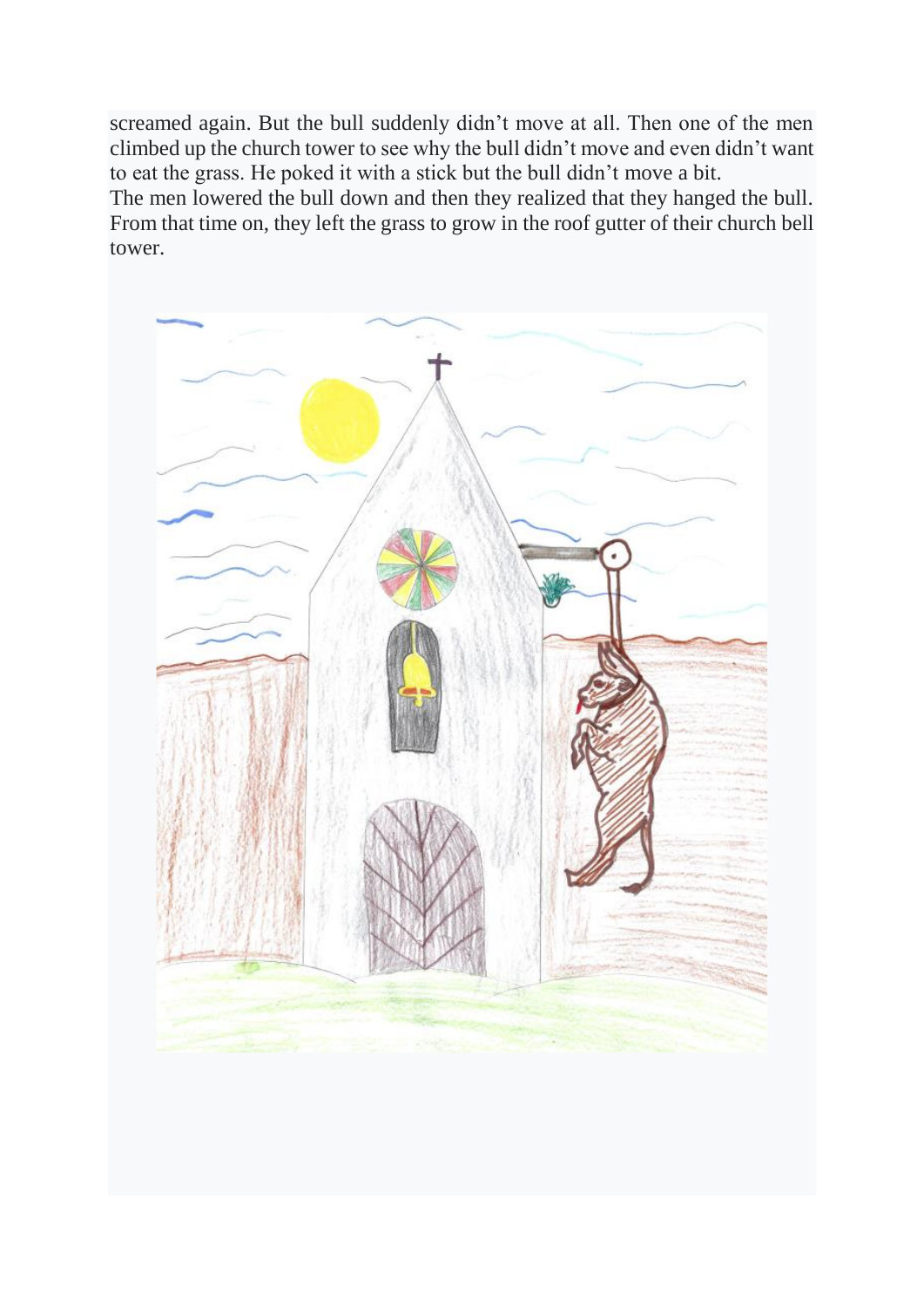#### **How people of Lemberg enlarged their church**

On the hill above Lemberg, there was and still is the church of the Saint Pankracij. The church became too low and too narrow and the people of Lemberg decided to enlarge it.

But how to do that? They wanted to fertilize it so the church would grow. They put cow manure around and around the church. After a few days, the manure dismounted and the people said: "Look, how much the church has grown!"

They quickly prepared themselves for the second job. First, they put their coats on the ground outside the church walls and then went into the church. They lent against the walls and pushed very hard. They were pushing and while they were pushing the walls a tramp came past, saw the coats, and stole them.

After a while, one of the men came out of the church to see how they were successful and shouted: "Stop, stop, it's enough, I don't see our coats anymore so they must be under the walls."

They were happy and proud of how they enlarged their church.

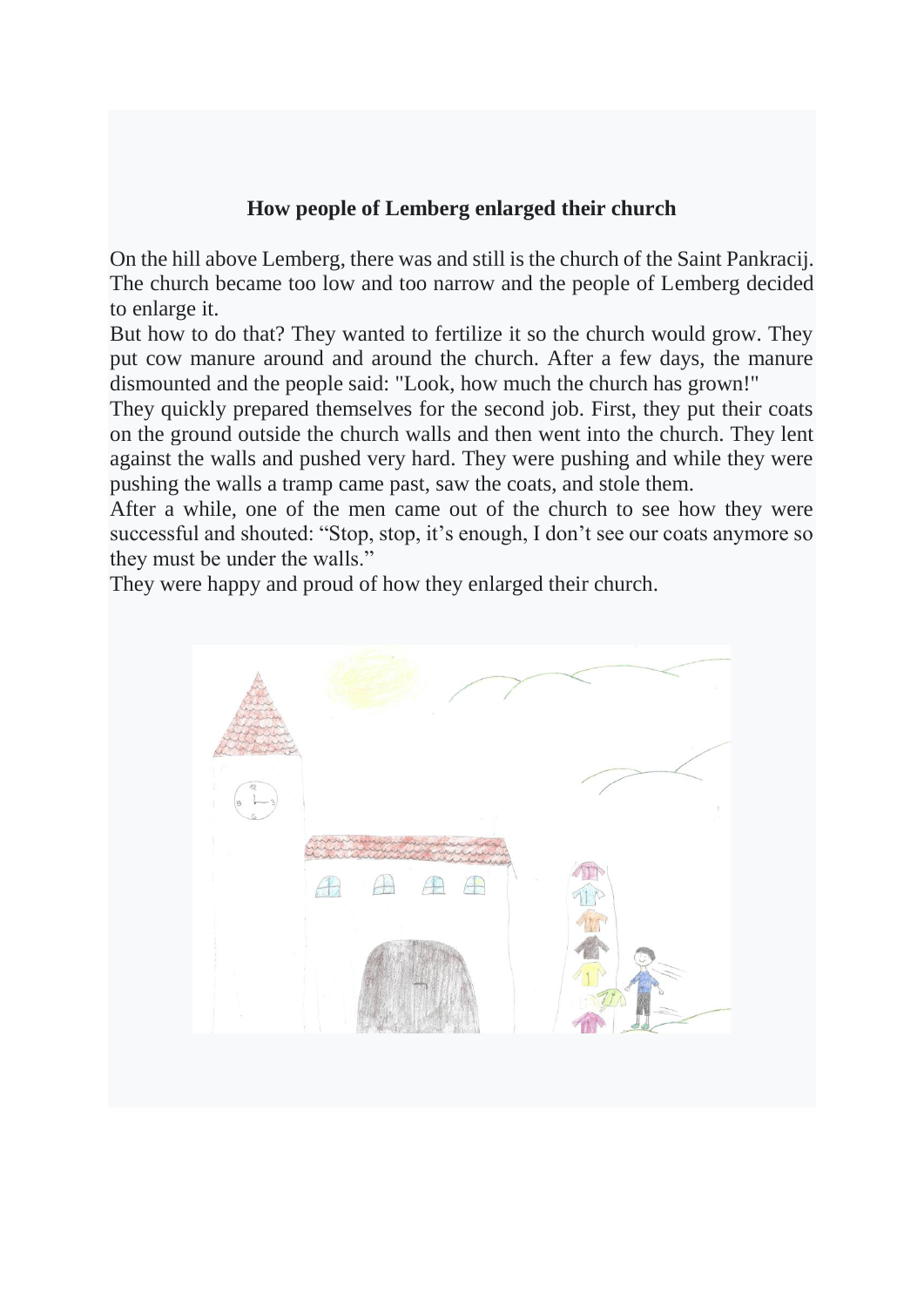#### **How people of Lemberg measured the depth of the Drava river**

Some had seen the Drava river but others did not. Someday they had a quarrel about its depth. They knew it is stupid to argue about that and they decided to measure it.

They went there and stood on the bridge. The first one jumped over the fence and hung up the river. The next one did the same, climbed down, and hung on his legs. They all did the same till the last reached the river's surface. They were all very happy because they were so smart. Then the first man said: "Wait for a second, I cannot hold anymore. I will just spit in my hands a bit!" He said that and let the fence just for a second but they all fell into a wild Drava river with a loud splash. They say they all drowned and from this time on nobody has questioned how much the Drava river is deep.